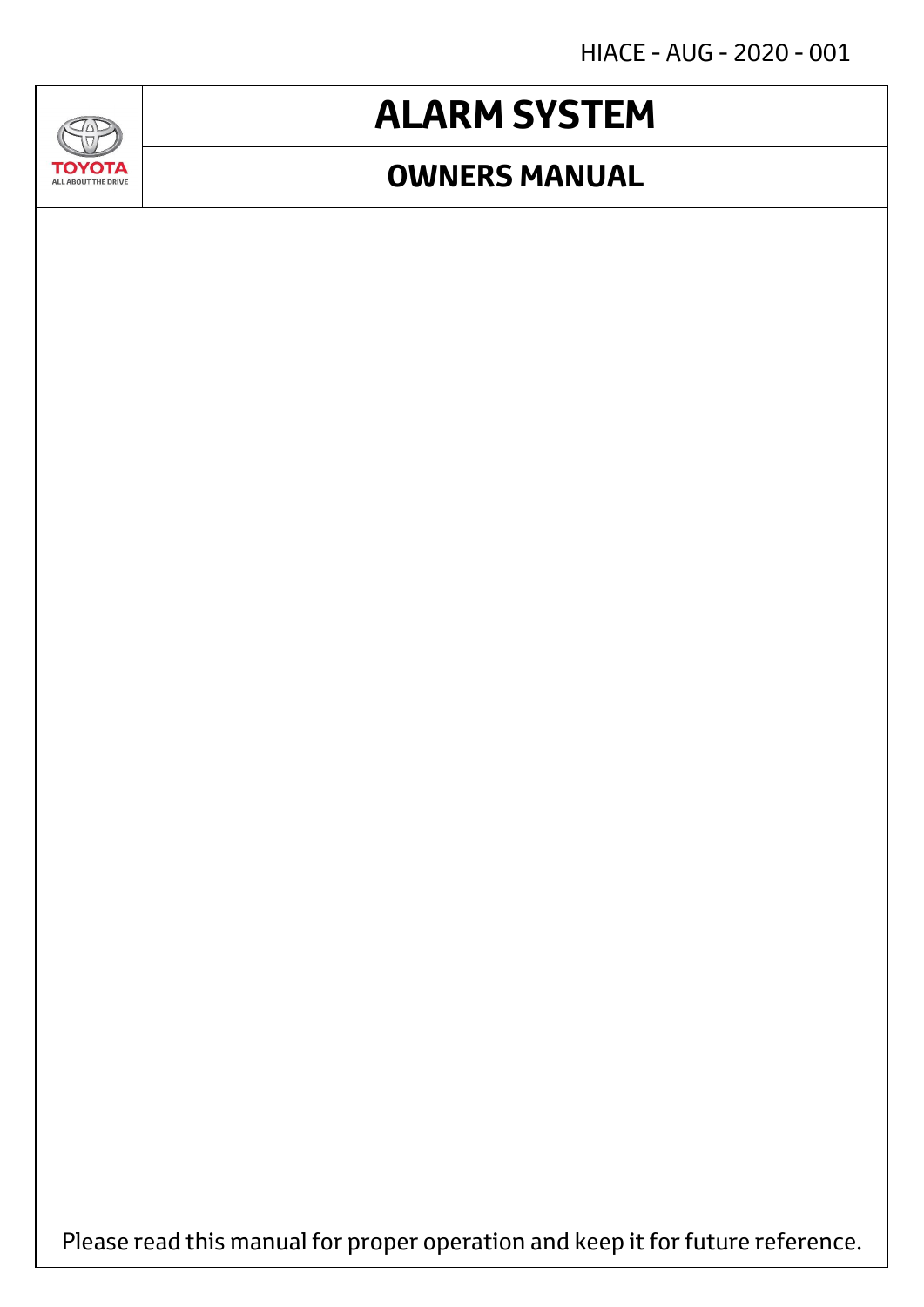HIACE - AUG - 2020 - 001

### $\mathcal{U}$ **TOYOTA** ALL ABOUT THE DRIVE

## **ALARM SYSTEM**

### **USER MANUAL**

| <b>Section</b> |                          | <b>Title</b> | Page    |
|----------------|--------------------------|--------------|---------|
| 1.0            | <b>Introduction</b>      |              |         |
|                |                          |              |         |
| 2.0            | <b>Security Overview</b> |              | $2 - 7$ |
|                |                          |              |         |
| 3.0            | <b>Warranty</b>          |              | 8       |

Please read this manual for proper operation and keep it for future reference.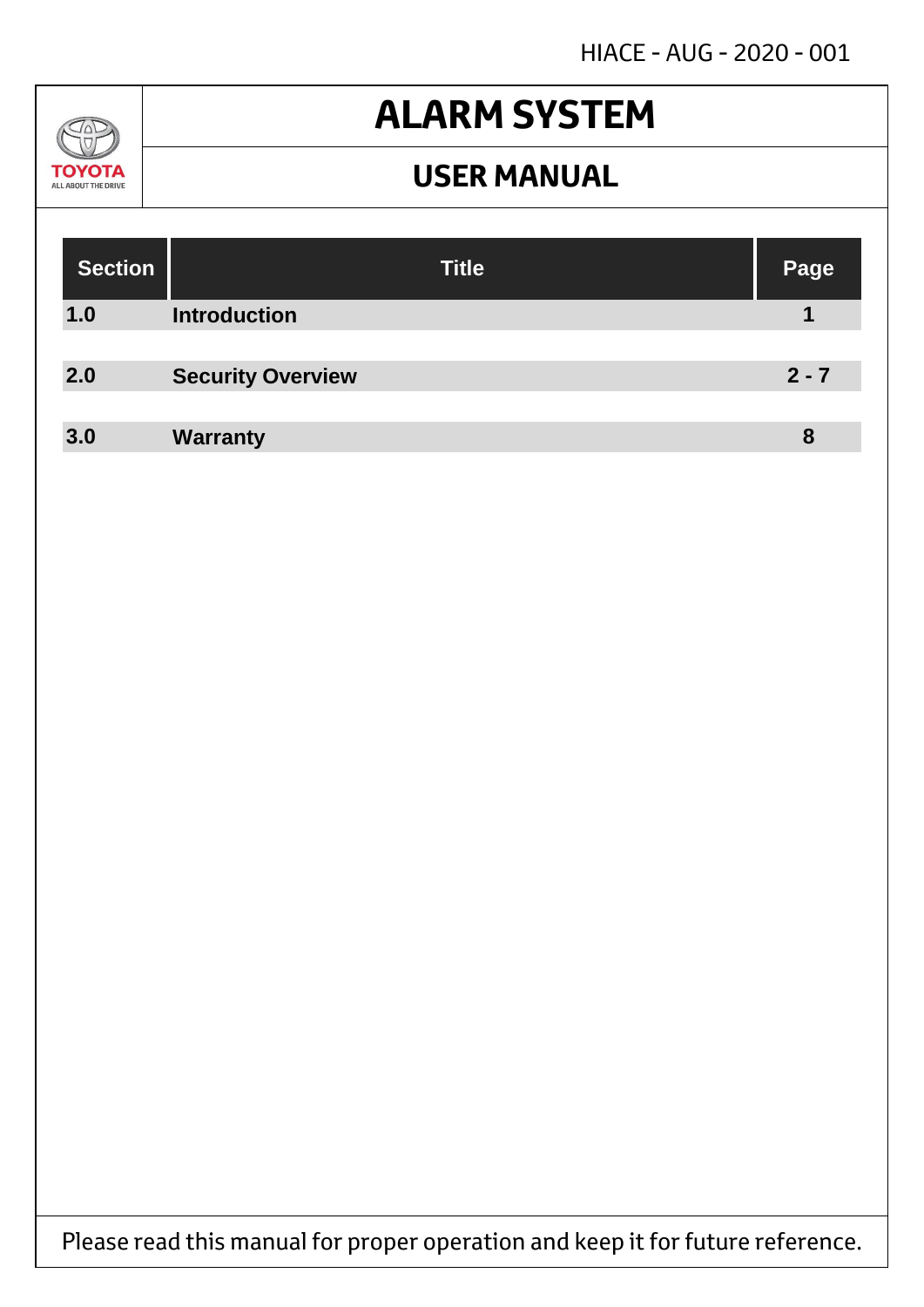

# **SECTION 1.0**

## **Introduction**

To reduce the possibility of the vehicle being broken into or stolen, the following precautions should always be taken when leaving the vehicle unattended.

- Close all windows. The smallest gap could present an opportunity to a thief. take all valuables with you, or lock them in the glove box or boot compartment. Do not leave vehicle ownership documents in the vehicle.
- Ensure all doors, the glove box and bonnet boot compartment are properly closed and the alarm system is armed.
- At night, park in a well illuminated area.

The vehicle is equipped with double alarm protection. When the vehicle is being attempted by thief, the double alarm will generate siren sound and/or horn sound with blinker light flashing.

### **! WARNING**

No additions or modifications should be made to the security system installation or its components. Any repairs on the security system or its components should be undertaken by an Authorised Toyota Dealer.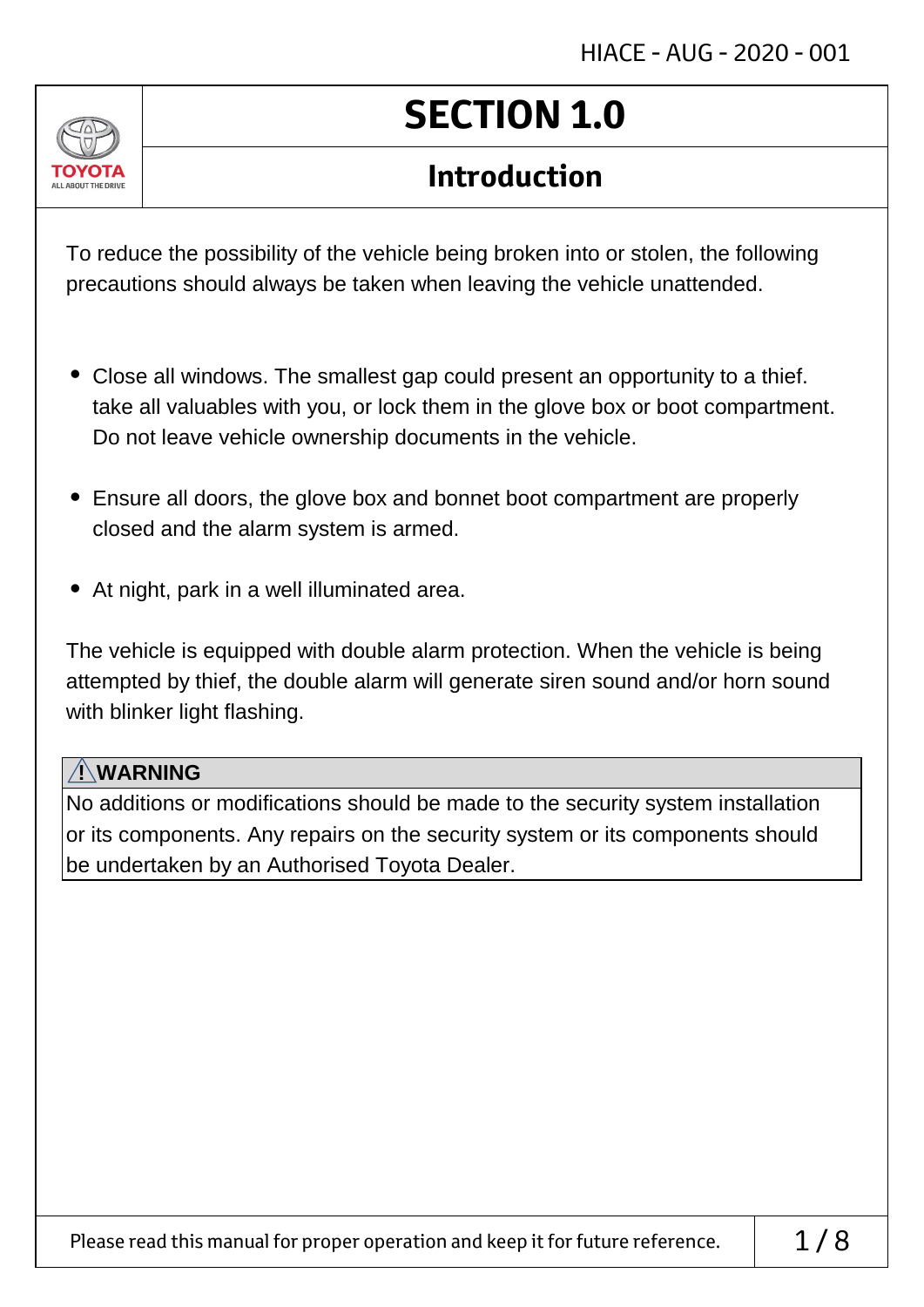## **Security Overview**

To assist in protecting your vehicle, the following features are provided.



Alarm system comprising 2 units of RCU, siren, starter immobilisation and alarm LED panel.

#### **Arming the alarm system**

- The alarm system is automatically armed when the RCU is used to lock the vehicle.
- Press button 1 on the RCU to lock the vehicle.
- The siren will beep twice\*, turn signal lights will flash twice, alarm LED will blink rapidly for the first 10s and then intermittently indicating that the alarm system is armed.
- The vehicle cannot be started.

### **NOTE**

ALL AROUT THE DRIV

\*Door ajar warning - alarm will issue an additional beep if any of the doors remain ajar.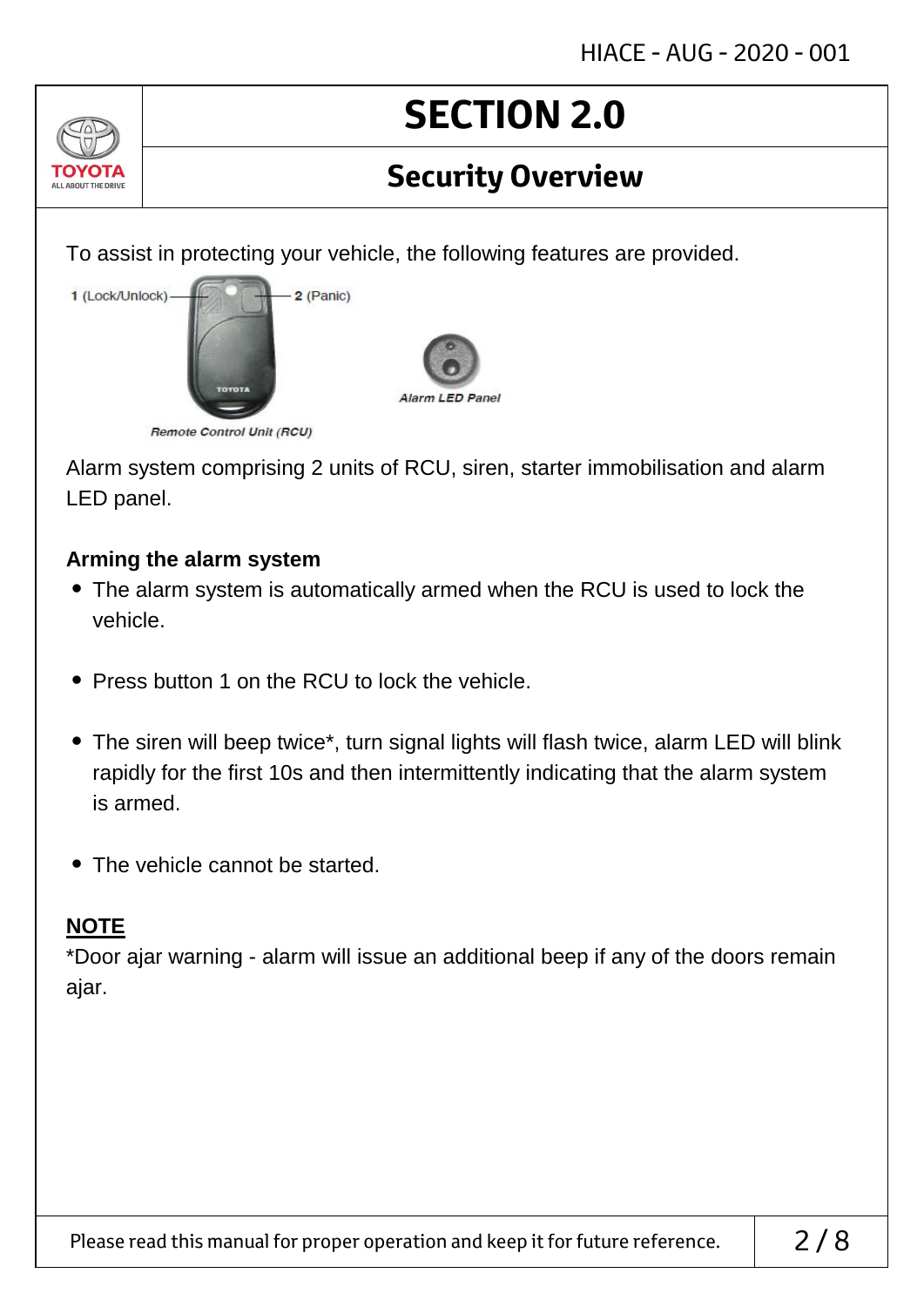

## **Security Overview**

#### **Panic alarm**

- To activate the Panic feature, the alarm must be armed.
- Press button 2 to activate Panic the siren will sound and the turn signal lights will flash for 10s.
- To stop the Panic siren for sounding before the 10s set time, press button 2 again.

#### **Disarming the alarm system**

- The alarm system is automatically disarmed when the RCU is used to unlock the vehicle.
- Press button 1 on the RCU to unlock the vehicle.
- The siren will beep once\*, turn signal lights will flash once and the alarm LED will go off.
- The vehicle can be started

### **NOTE**

- **1.** Automatic total rearm if a door is not opened within 40s of unlocking the vehicle with the RCU, all doors will automatically relock and the alarm system will rearm.
- **2.** \*Vehicle battery status if the vehicle battery is weak, the siren will issue 2 additional beeps on disarming the system.
- **3.** \*Alarm memory if there has been an alarm trigger (the siren had sounded), the siren will issue an additional beep. Refer to alarm activation diagnostic for the cause of the alarm activatio

### **Alarm activation**

The system activates an alarm (siren sounding and turn signal lights flashing) if the following unauthorised actions are carried out when the vehicle is locked.

• Opening of a door • Turning the ignition on to start the engine

### **NOTE**

The alarm will activate for 25s per cycle up to a maximum of 10 cycles.

Please read this manual for proper operation and keep it for future reference.  $\vert$  3/8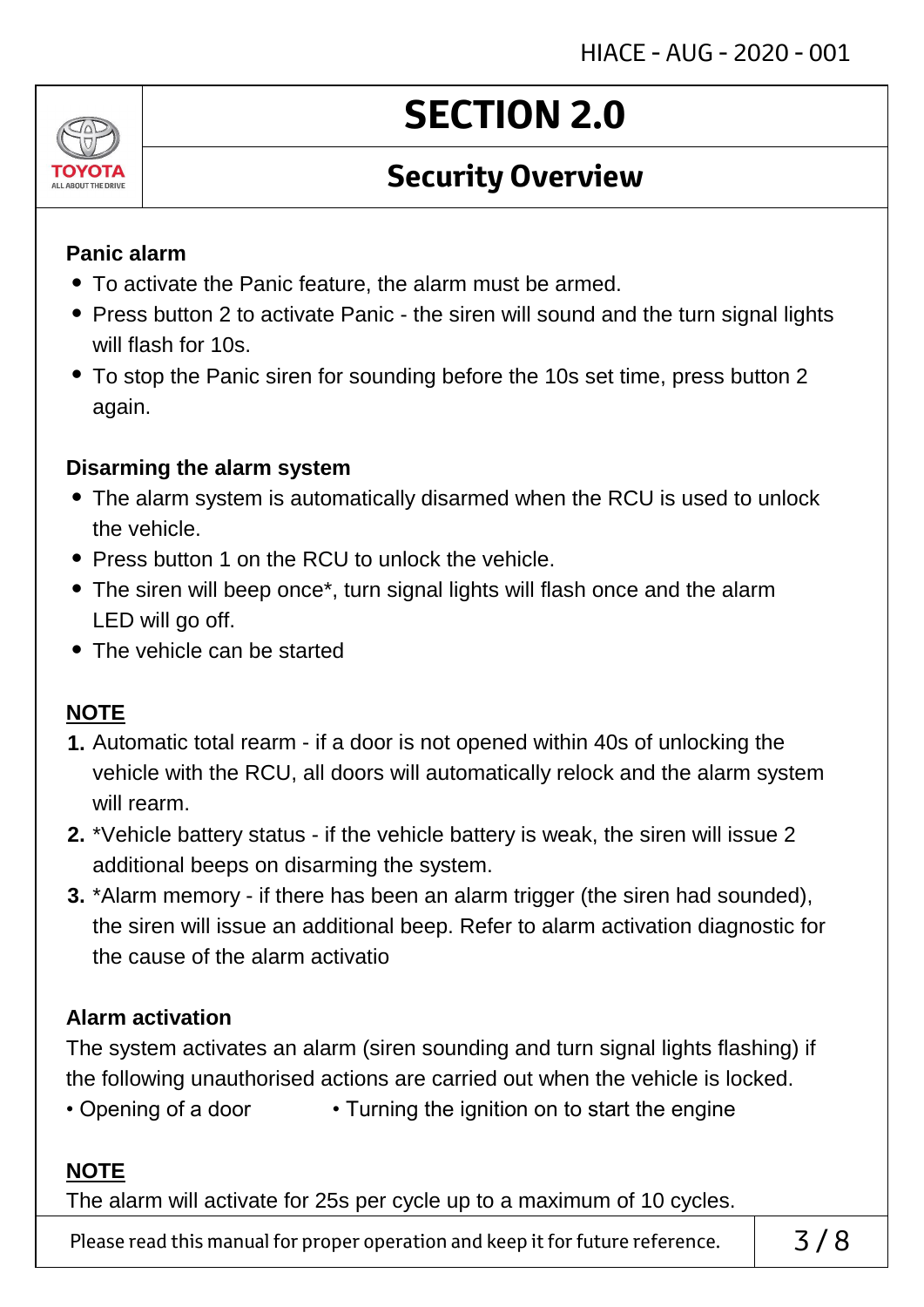

## **Security Overview**

#### **Switching off the alarm activation**

- To interrupt an alarm activation in progress without disarming the system, press the RCU button 2 - the siren will stop sounding but the alarm remains armed and the doors remain locked.
- To disarm the system and unlock the doors, press the RCU button 1.

#### **Driving the vehicle**

- Auto lock when the vehicle is being driven for more than 10s, all doors will automatically lock.
- Auto unlock when the ignition is switched OFF, all doors will automatically unlock.

#### **Remote Control Unit (RCU)**

- The alarm is supplied with 2 coded RCU and it is possible to have up to 7 RCUs programmed.
- To check the number of RCUs programmed in the system, with the alarm disarmed, turn the ignition ON and press button 1 on the RCUthe alarm LED will blink the number of times equal to the quantity of RCUs that are stored in the alarm system.

### **Additional RCU**

• The barcode on the code card is the unique security code to program additional RCU to the alarm system. Please present the code card when ordering new RCU.





### **NOTE**

It is important to photocopy and keep the code card in a safe place. It is not possible to program additional RCU without the code on the code card.

Please read this manual for proper operation and keep it for future reference.  $\vert 4/8$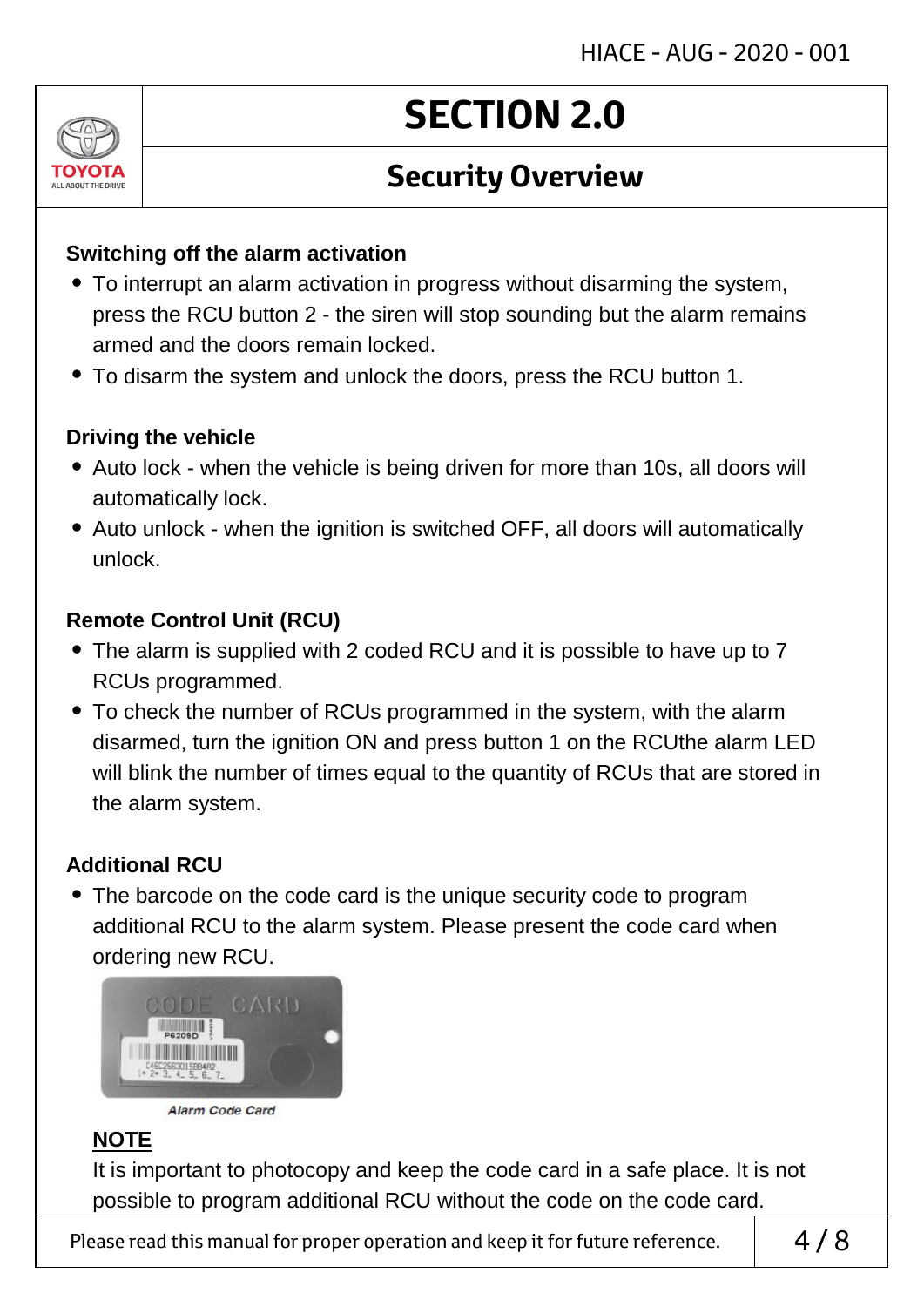

## **Security Overview**

### **Alarm activation diagnostic**

- If an alarm had triggered, on unlocking the vehicle with the RCU, the siren will issue an additional beep.
- You can check the cause of the alarm activation by looking at the alarm
- LED panel. The alarm LED will display as follows:
	- 2 blinks perimetric violation (alarm triggered by opening of a door)
	- 6 blinks ignition violation (alarm triggered by attempting to start the engine)

### **NOTE**

The alarm diagnostic memory will go off when the remote control is used to lock the vehicle or when the ignition is turned ON.

### **Emergency alarm system override**

The alarm system can be disarmed manually if there is a malfunction with the RCU, for example the RCU is not able to unlock the vehicle remotely and you have to manually unlock the vehicle. This will activate the alarm system. Proceed to manually override the alarm activation with the PIN code supplied with the system.



- **1.** Turn the ignition ON/OFF once. Press the LED button immediately after the equivalent number of flashes by the LED corresponding to each of the individual number in the OVERRIDE
- **2.** code e.g. LED flash 1x press once, flash 2x press once, flash 3x press once, flash 2x press once and flash 1x press once. The alarm will disarm once the code has been entered successfully

Please read this manual for proper operation and keep it for future reference.  $\vert$  5/8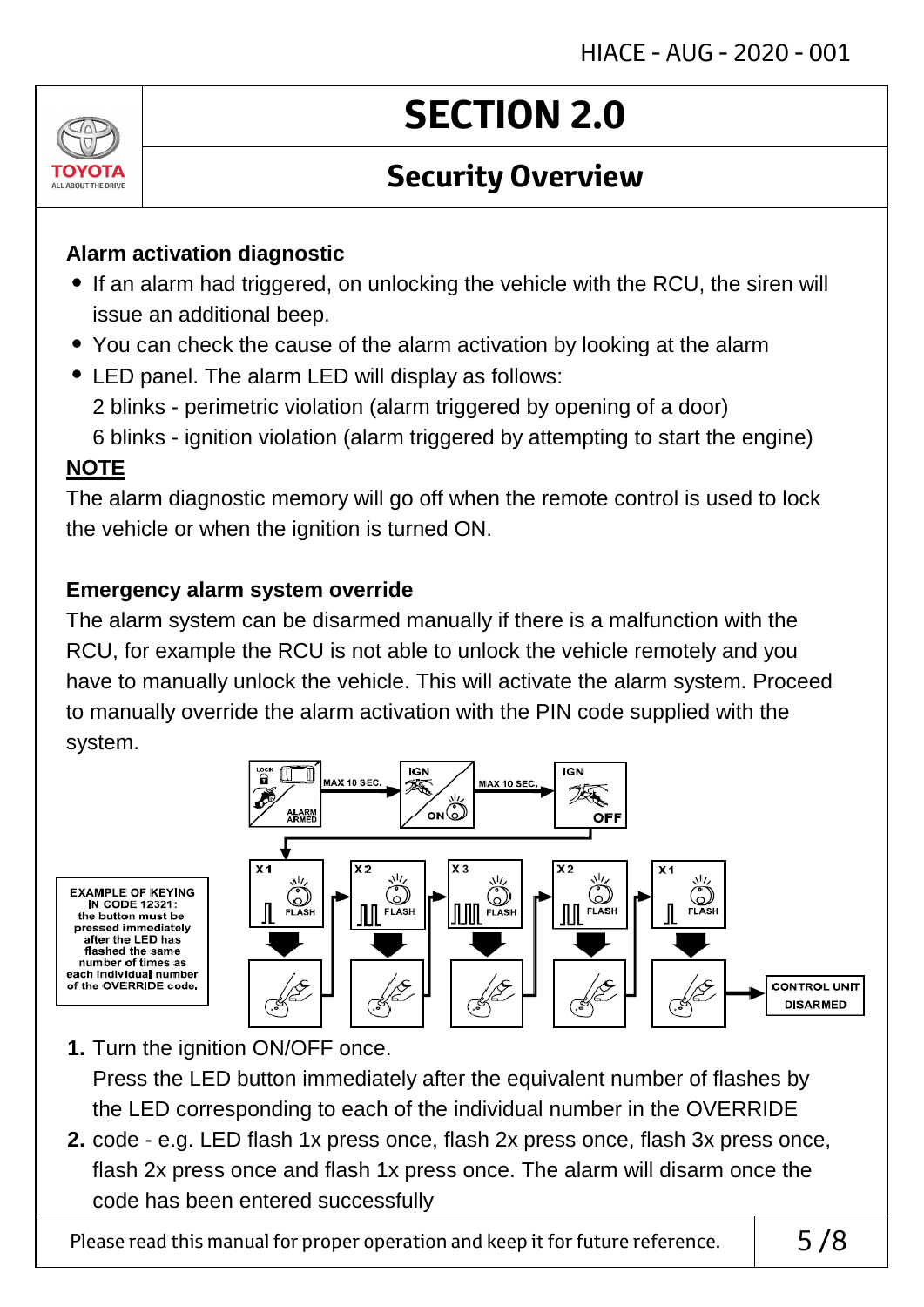

## **Security Overview**

#### **Changing your default PIN code**

The alarm system is delivered with the default PIN code 11111. We recommend that you change this default code with your own personalised code without using the number zero (0), for example 12321.

#### **Proceed as follows to change the code.**

- **1.** Arm the alarm with the RCU and within 10s, turn the ignition ON and press the LED button 4 times - the turn signals with flash each time it is pressed. The system will issue a single beep.
- **2.** Turn the ignition OFF the LED will start blinking. Press the button after you have counted the number of blinks corresponding to each individual digit of your default code - the system will issue 2 long beeps and 4 short beeps once all the digits of the code has been entered successfully. Should an incorrect code is entered, the system will issue 3 BEEPS.
- **3.** Turn the ignition ON/OFF the LED will start blinking. Press the button immediately after you have countered the number of blinks corresponding to each individual digit of your new code - the system will issue 2 long beeps and 2 short beeps once all the digits of your new code is entered successfully. Your new code will be repeated via the LED with 5 sequences of blinks corresponding to the new 5 digits that you have entered.
- **4.** To save the information and exit the procedure, turn the ignition ON/ OFF again - the system will issue 1 beep.

### **NOTE**

Make sure that you write down your new code and keep it in a place where you can easily retrieve in case of the need to manually override the alarm system.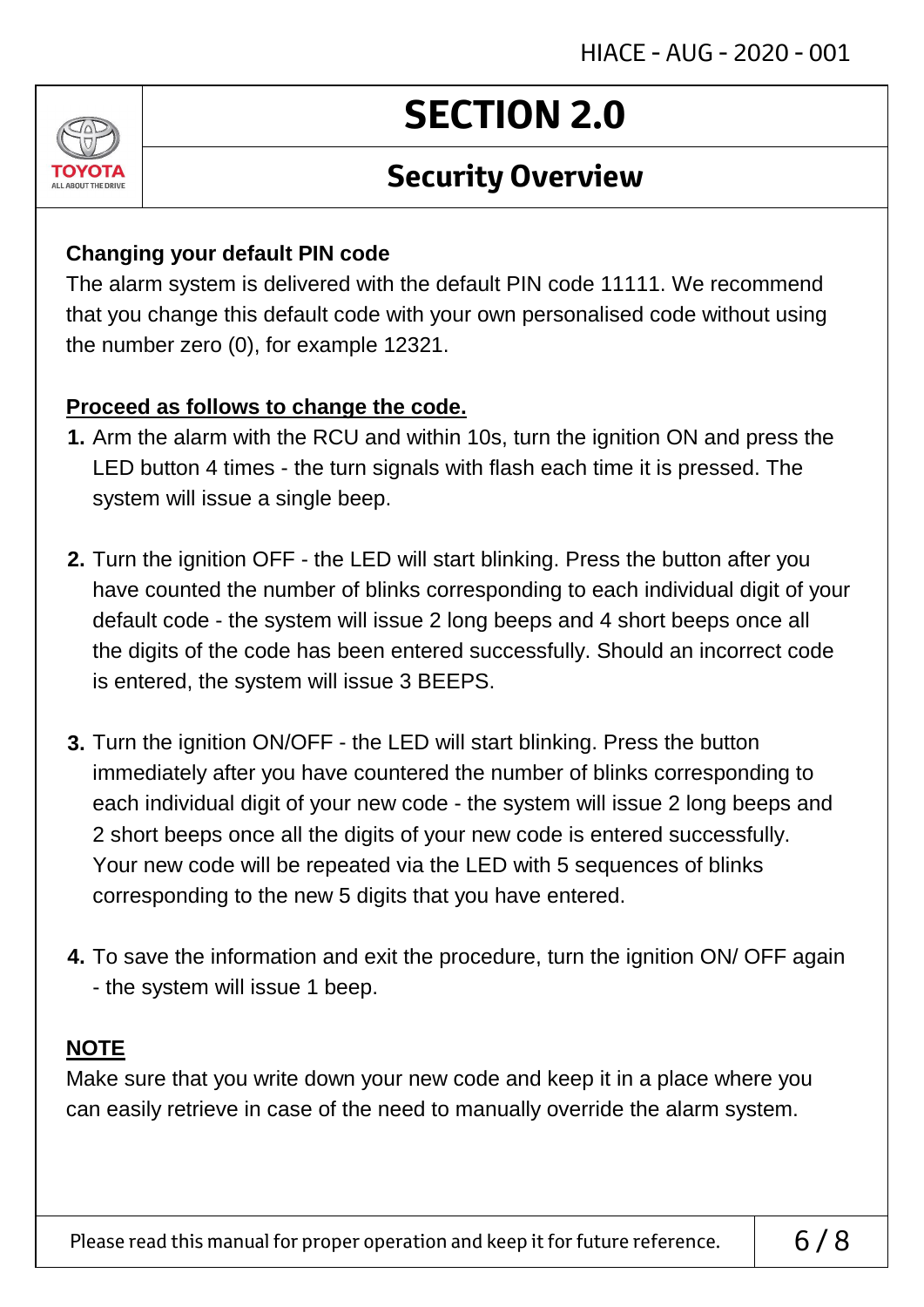